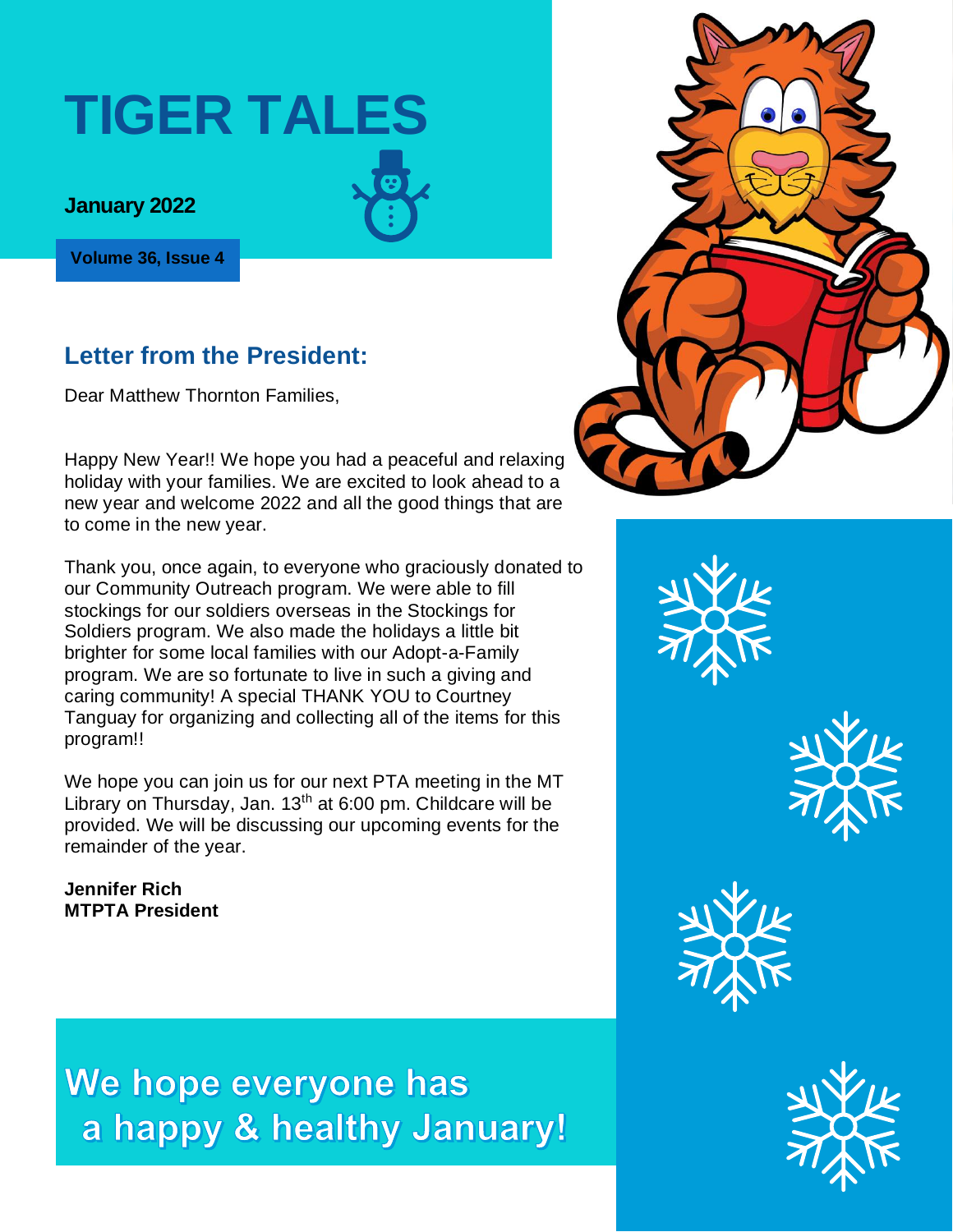#### Principal's Corner:

Dear MT Families:

December was a whirlwind filled with learning alongside winter and holiday fun. Every day leading up to vacation had a little cheer. We got to enjoy the band, strings, and chorus shows thanks to our district's awesome music program. We appreciated all the time and work the PTA put into collaborating with the other elementary schools to try and host a 4-school outdoor winter event. Unfortunately, the weather foiled our plans, but we are still thinking of ways to continue to add fun opportunities to our school in 2022. I hope you all enjoyed a peaceful and healthy break, and we look forward to the new year full of better times and continued community building. May your resolutions and hopes for the new year stick, and please know how grateful I am for our school community. My door is always open to you.





Photos courtesy of Amity Small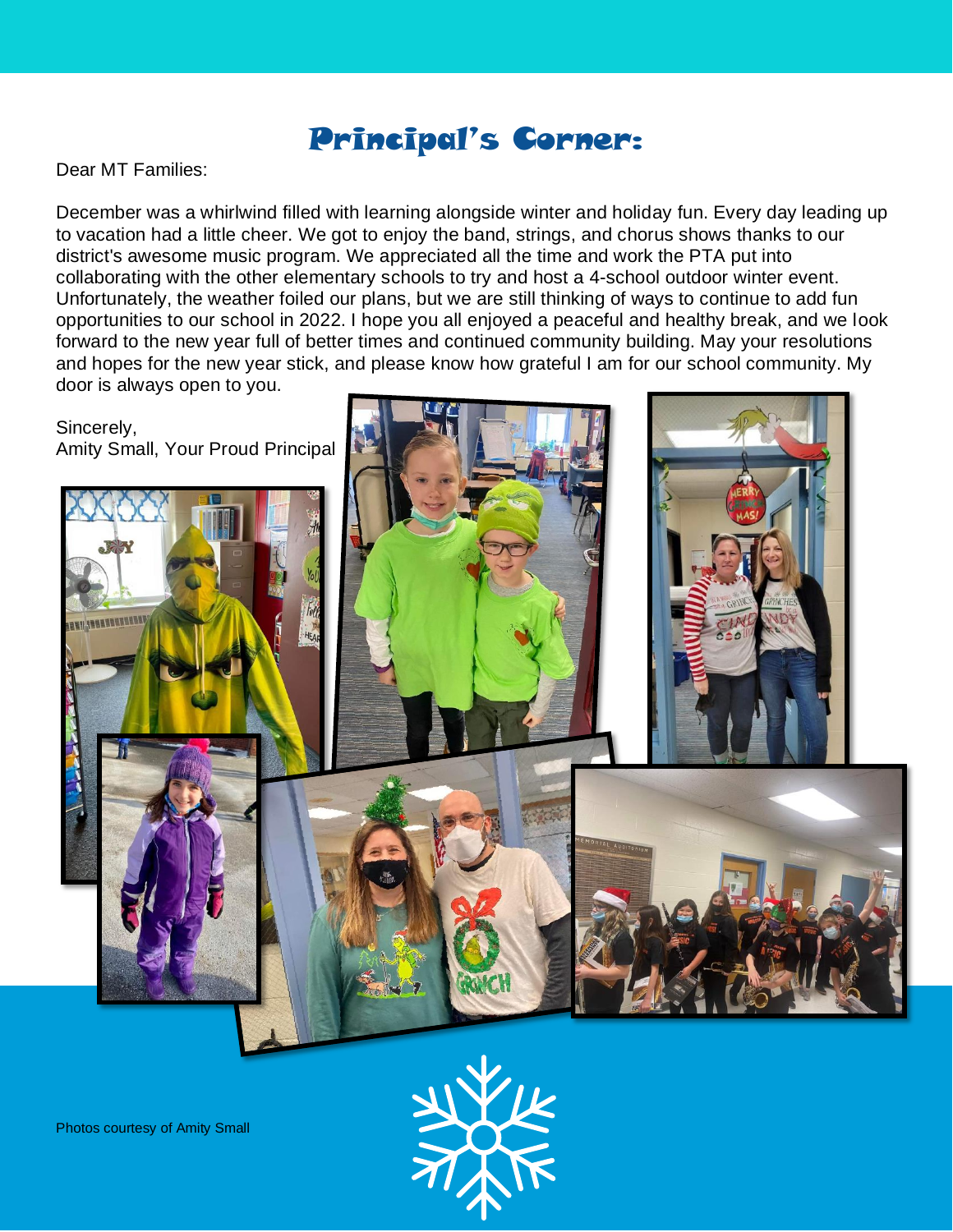

Chaired by Deb D'Amore

Our Reflections program has been a great success. We have had some wonderful entries from our students this year based on the theme "I Will Change the World By…"

The National PTA Reflections Program is an art recognition and achievement program for students. It provides opportunities for students to express themselves creatively and to receive positive recognition for original works of art inspired by a pre-selected theme, while increasing community awareness on the importance of the arts in education.

The judging for the Matthew Thornton entries is currently underway. We will announce the recipients for Reflections Excellence Awards in late January.

We are currently working on the possibility of having a Town Wide Art Exhibit this year, showcasing the works of all of the artists from all of the elementary schools and Moose Hill. More information will come when we know if or when we are able to hold the event. The New Hampshire PTA is still planning on having a state-wide exhibit, but at this time, they do not know if the event will be held in person or virtually. This exhibit is usually held in March; more information will follow in the next couple of months.

Thank you to everyone who participated, as well as to the teachers and staff who assist in promoting Reflections each and every year. It is truly a wonderful program and our students do a fantastic job representing Matthew Thornton.

For questions or comments, please contact the Reflections Chairperson, Deb D'Amore at [debellben1315@gmail.com](mailto:debellben1315@gmail.com)

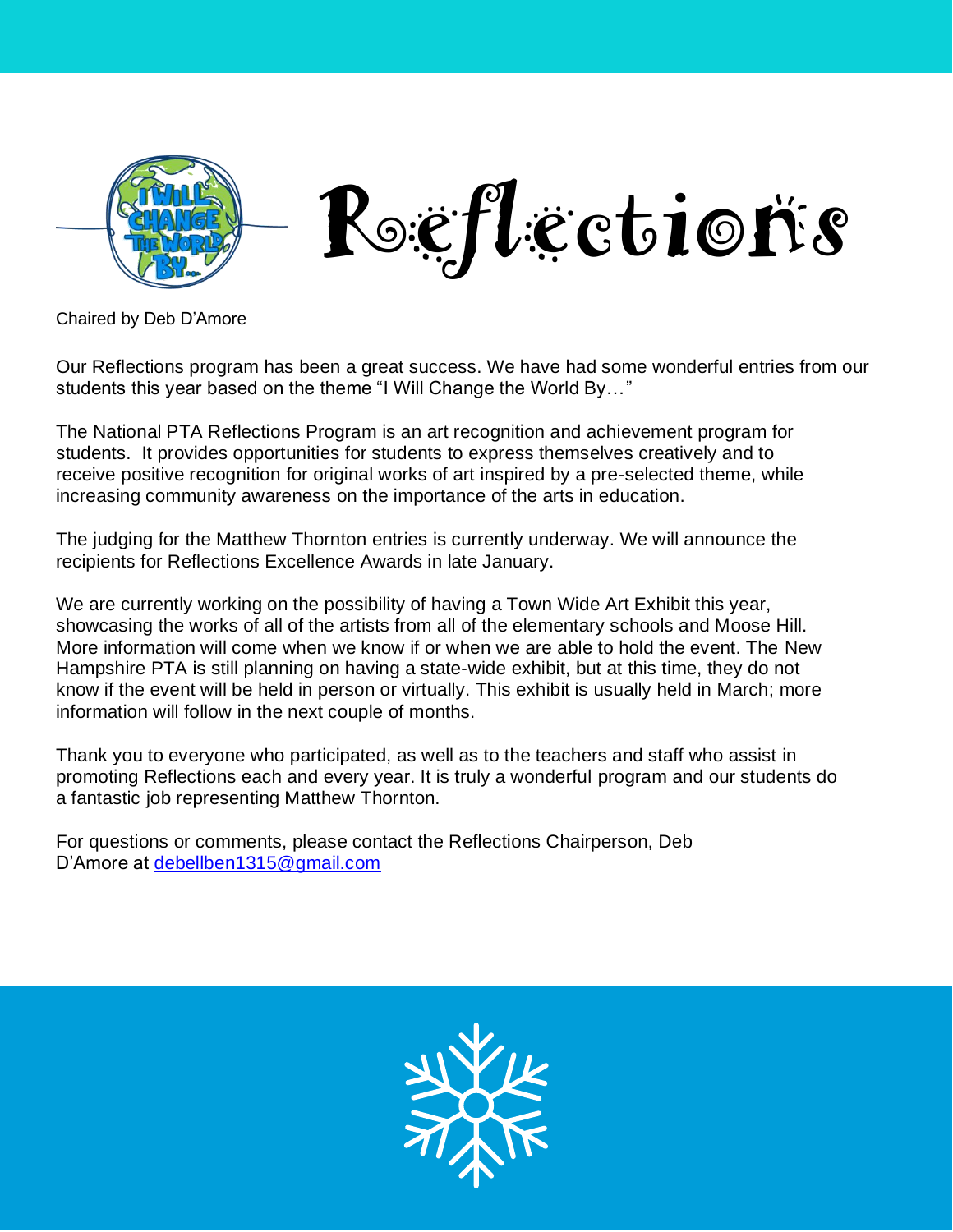

#### [Books](http://the1709blog.blogspot.com/2013/03/supreme-court-says-copyright-law-does.html) and Beyond

Chaired by Lisa Burns and Jen Rich

Book[s and B](https://creativecommons.org/licenses/by/3.0/)eyond reading incentive program is off and running. We have 275 students, over half the school, participating in the program so far. These children have read over 5,500 hours! 57 students have already earned gold medals by reading over 35 hours. Keep up the great work!

**\_\_\_\_\_\_\_\_\_\_\_\_\_\_\_\_\_\_\_\_\_\_\_\_\_\_\_\_\_\_\_\_\_\_\_\_\_\_\_\_\_\_\_\_\_\_\_\_\_\_\_\_\_\_\_\_\_\_\_\_\_\_\_\_\_\_\_\_\_\_\_\_\_\_\_\_\_\_\_\_**

Keep reading and logging those hours. Children earn prizes after reading for a total of 5 hours, 15 hours, 25 hours, and 35 hours. For every 5 hours of reading after that, they earn another entry in the end of the year raffle, which has some great prizes. The winter season is a great time to enjoy some quiet moments and curl up with a good book!

Additional log sheets are available on the MTPTA website: [MTPTA.net](https://docs.google.com/document/d/1L3LTv9M_g6YVKjP-dI7m66fTQZWP3yww/edit?usp=sharing&ouid=112421811642869798659&rtpof=true&sd=true)

Our next log sheet collection/online submission date is **Wednesday January 5th.**



### Ski Club

Chaired by Kristy Fitzpatrick

Ski club will be starting Thursday, January 6, 2022, 4:30-6:30pm for 5 consecutive weeks. Don't forget to get fitted for rentals and we will see you on the mountain!